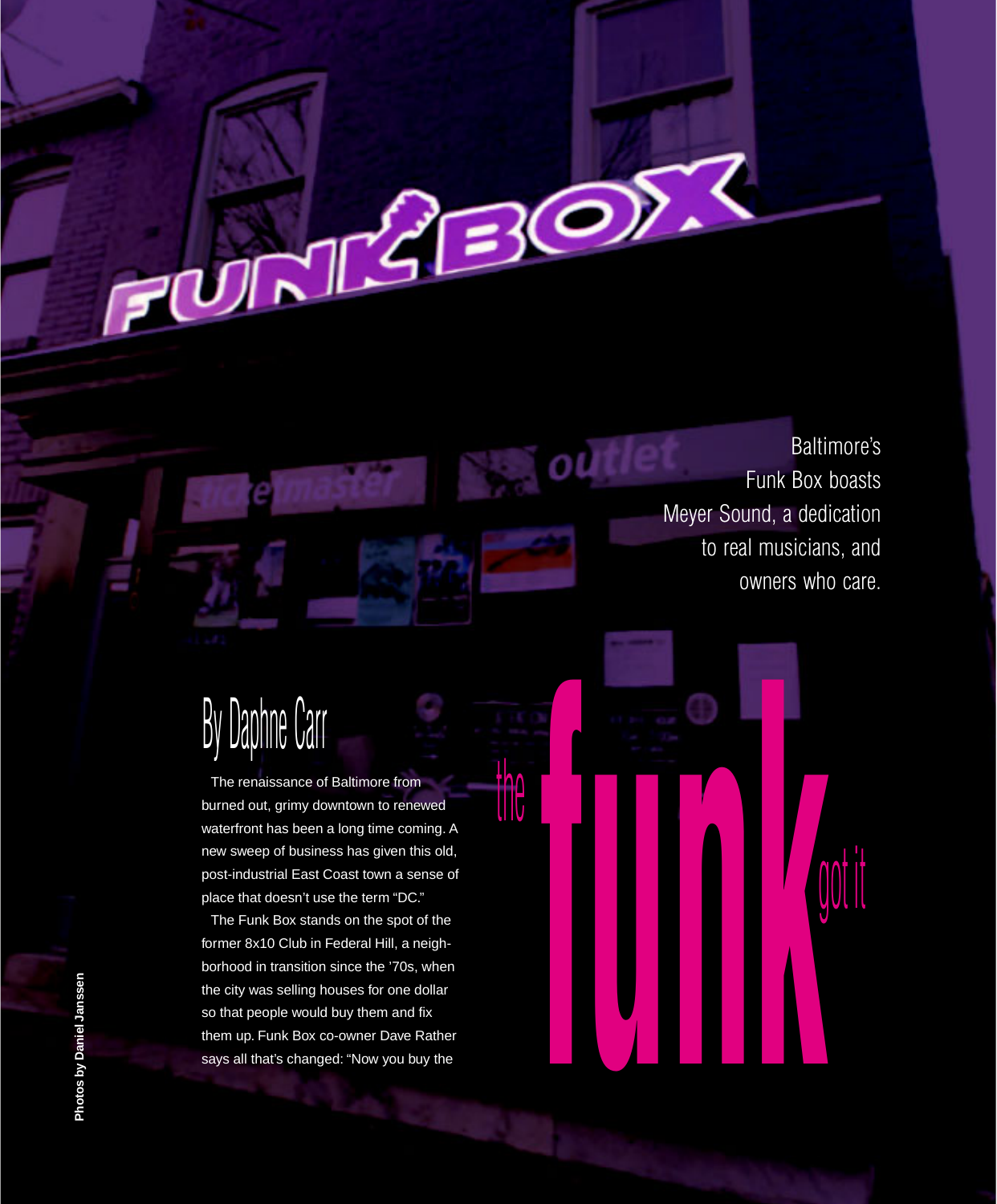#### **Main Speaker System:**

- 4 Meyer Sound MSL4 self-powered speakers
- 4 Meyer Sound USW1P self-powered subs
- 3 Tannoy CMS601CT30 70V ceiling speakers

## **Monitor Speaker System:**

- 5 Meyer Sound UM1C monitors
- 1 Meyer Sound UPA-1C UltraSeries speaker
- 1 Meyer Sound USW1P compact powered subwoofer

## **Main System Dynamics:**

- 1 Denon DCM-280P CD player
- 1 Furman PLPLUS power conditioner 1 - PreSonus ACP88 eight-channel compressor/gate
- 1 Shure P4800 DSP line driver
- 1 Soundcraft K2 live console
- 1 Symetrix 533E stereo graphic EQ
- 1 TC Electronic D2 delay
- **1 EC Electronic M1XL dual effects signal processor**

**"Only 20 percent of the audience can really, really tell a good sound system, but for the kind of music we do – something like bluegrass with all those subtle harmonies – it really had to be clean."**

## **Monitor System Dynamics:**

- 6 Meyer M1A controller
- 3 Symetrix 533E stereo graphic EQ
- 1 Furman PLPLUS power conditioner
- 1 Yamaha MC3210M monitor console

## **Monitor Amplification:**

- 3 Crest CA6 amplifiers
- 3 Crest CA9 amplifiers

 $\overline{30}$ 

 $\overline{a}$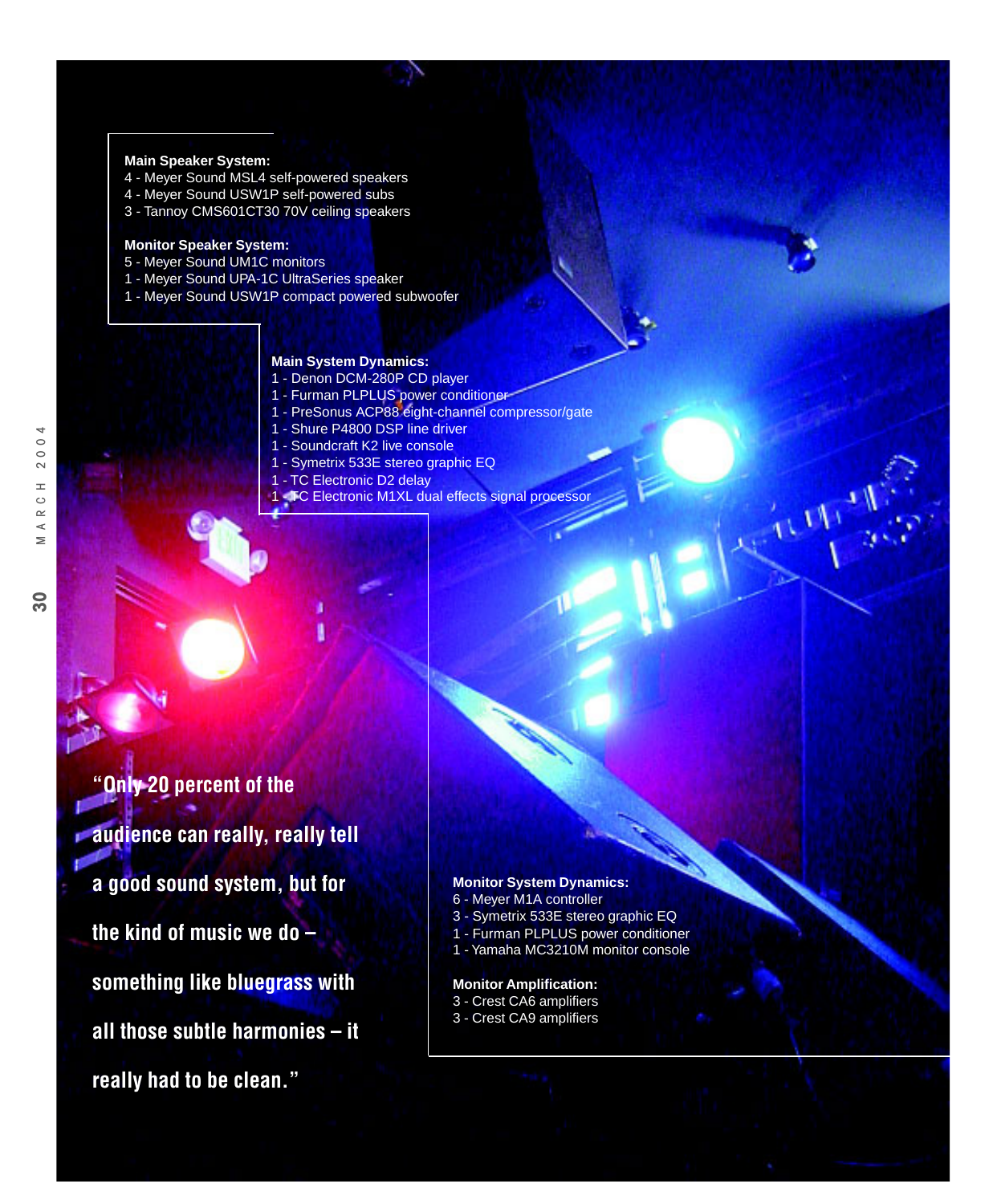shell for \$150 and sell for \$400,000."

Rather and his brother, Adam, had been running a bar and restaurant called Mother's "about 30 seconds away" for six years. Adam brought his knowledge of running a Caribbean restaurant into the mix while Rather, a committed New Orleans music enthusiast, had a feel for community and a killer sonic sensibility. "I went down to Mardi Gras and got turned on to [New Orleans funk legends] The [Funky] Meters. New Orleans music has become the soundtrack to my life, and I've organized trips to take hundreds of people to Jazz Fest."

Rather soon decided that the way to translate his passion for sharing music into profit was with a brick-and-mortar venue. "I used to run this promotions company called Mom's Social Club. I'd put on New Year's events, bring groups up from New Orleans for Halloween parties. Then I realized that the only way to make money doing it was to own my own club," he said.

So when the chance came, Rather, his wife Kelly, his brother Adam and soundman Tim Walther bought the 8x10,

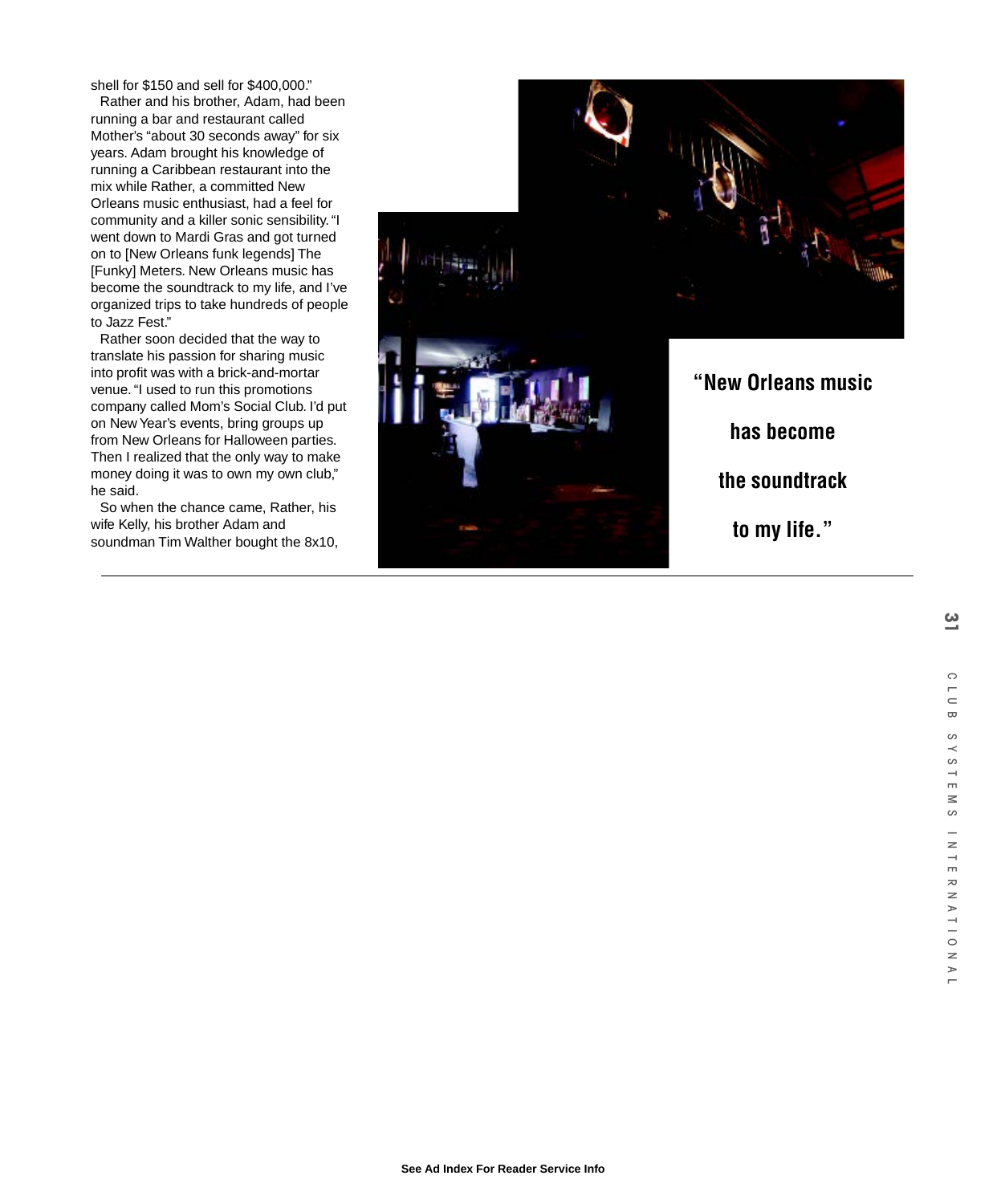a building which had been in continual use since the early 1900's. Their vision was a renovation, a top-notch sound system, and an upscale atmosphere that would cater to the influx of neighbors looking to stay local for drinks and entertainment. What they ended up with was a \$2.5 million dollar total overhaul that has made the Funk Box one of the best sounding – and feeling – live music venues in the country.

# **When the Walls Came Down**

"We bought the club and kept it open for one month so we would be able to close it down in a grand fashion," said Rather. "Our





Installer Dave Brotman, of DBS Audio, said that part of the reason the build-out took so long is that Rather and his partners didn't cut any corners. "They're not your typical owners. They love music and want the musicians to have the hest"

Brotman said this sentiment spilled over into their choice of sound system. "The bidding process took about a year because we bid the highest, about \$30,000 above most people, and it took a while to convince them that the Meyer system, while a large initial investment, would have close to no maintenance. I've been working exclusively with Meyer products for about 12 years. When someone asks what they're going to be working with and I say Meyer, they know it's good and breathe a sigh of relief."

Rather admitted to needing some priming before making an educated sonic decision. "We knew we wanted something really quality for our sound system, but we're not really technical

 $\rightarrow$